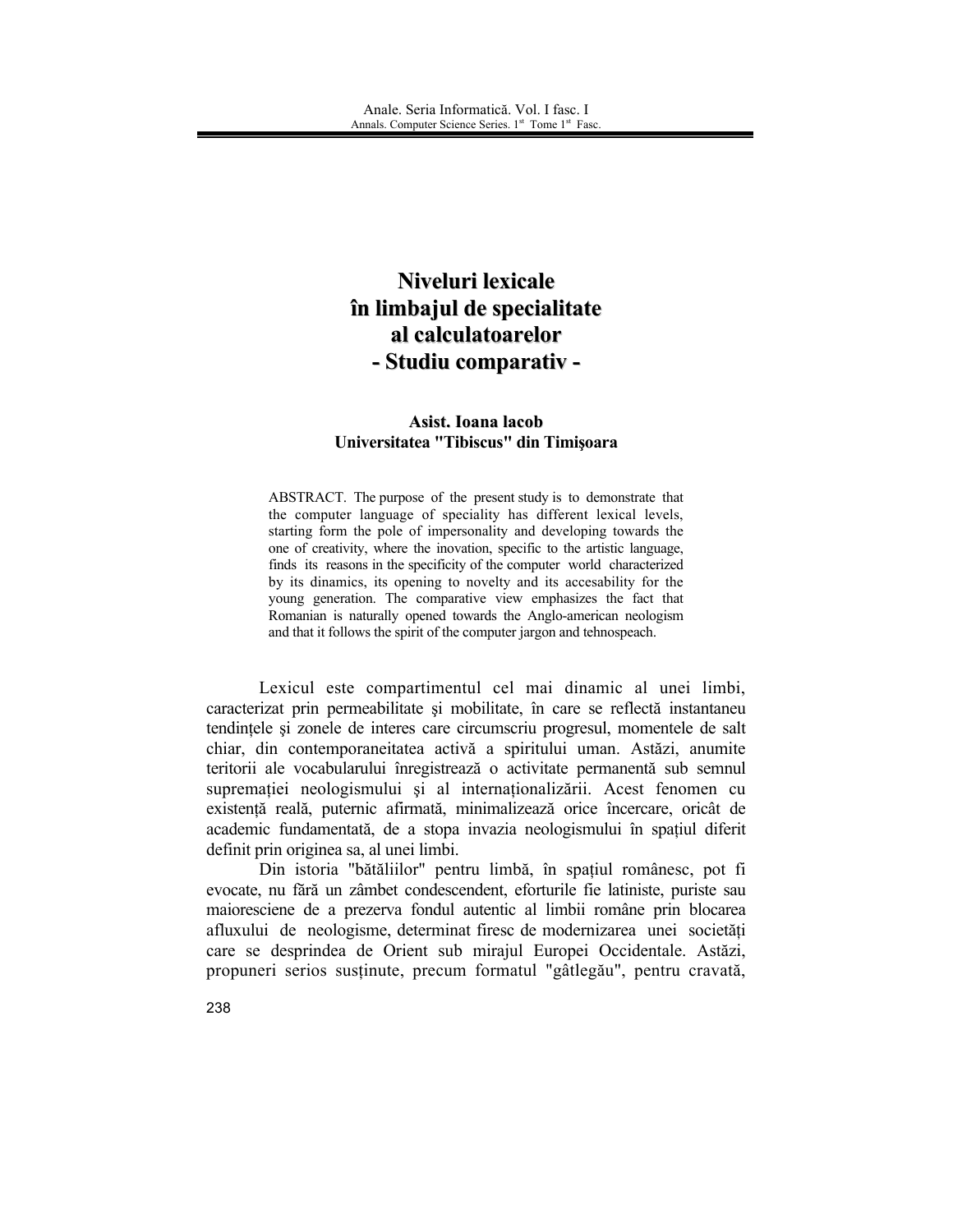stâmeste reacții indulgente față de naivitatea unei astfel de soluții lingvistice.

Pozitiile actuale, intransigente fată de pătrunderea masivă neologismului de origine anglo-americanâ, sunt aproape inexplicabile, dată fiind lecția de istorie care ar fi trebuit să fi devenit deja premisă în abordarea problemei neologismului. Construcții nu mai puțin comice sunt și astăzi mediatizate prin traducerea fortată a unor cuvinte precum *laptop*, în interiorul câmpului semantic *poală*, trezind reactii ironice, în ciuda motivației patriotic-sentimentale ale unei asemenea inițiative.

Reactia la neologismul preluat dezinvolt din literatura de specialitate sau din comunicările on-line ar trebui să dobândească în lumea calculatoarelor proportii uriase. O serie de cuvinte au fost preluate din limba engleză, cu menținerea specificului grafic și fonetic: joystick, trackball, mouse, modem. Alte unități lexicale anglo-americane coexistă cu variante românești, însă, în majoritatea cazurilor, poate fi observată preferința vorbitorilor pentru cuvântul străin: e-mail/poșta electronică, touchscreen/ ecran tactil, keyboard/tastatură, byte/octet.

În general, pentru generatia tânără a vorbitorilor preocupati de lumea calculatoarelor, bilingvismul este inerent. Această caracteristică are drept consecință exprimarea lejeră în limba engleză, uneori mai la îndemână, atunci când corespondentul romanesc poate fi evitat pentru că nu este receptat ca răspunzând cerintelor de claritate, precizie sau elocventă, care definesc literalitatea

Un alt argument al preferinței pentru varianta anglo-americană ar putea fi maleabilitatea sintactică a limbii engleze. Engleza impresionează prin flexibilitatea ei sintactică. Asocierea unităților lexicale este imediată și are un impact fonetico-semantic puternic. Pot fi citate în acest sens compuse de prestigiu precum e-mail, floppy disk, internet, joystick, laptop, netscape, network, on-line, website, dar și cele mai puțin prestigioase ca: backing store, disk drive, pull-down menu.

Avantajul exprimării mai lejere în limba engleză datorită procedeului creării de cuvinte noi prin compunere, mult mai productiv decât în limba română, este dublat de cel al construcțiilor sintactice sintetice. Spre deosebire de limba română, limbă analitică uzitând de resurse enorme de articole, prepoziții sau desinențe, limba engleză permite asocierile sintactice simple, fără povara morfemelor care actionează ca un balast foneticolexical. O comparație relevantă oferă următoarea listă; disk drive/unitate de disc, layoul/așezare în pagină, floppy disk/disc flexibil, pull-down menu/ meniu derulant.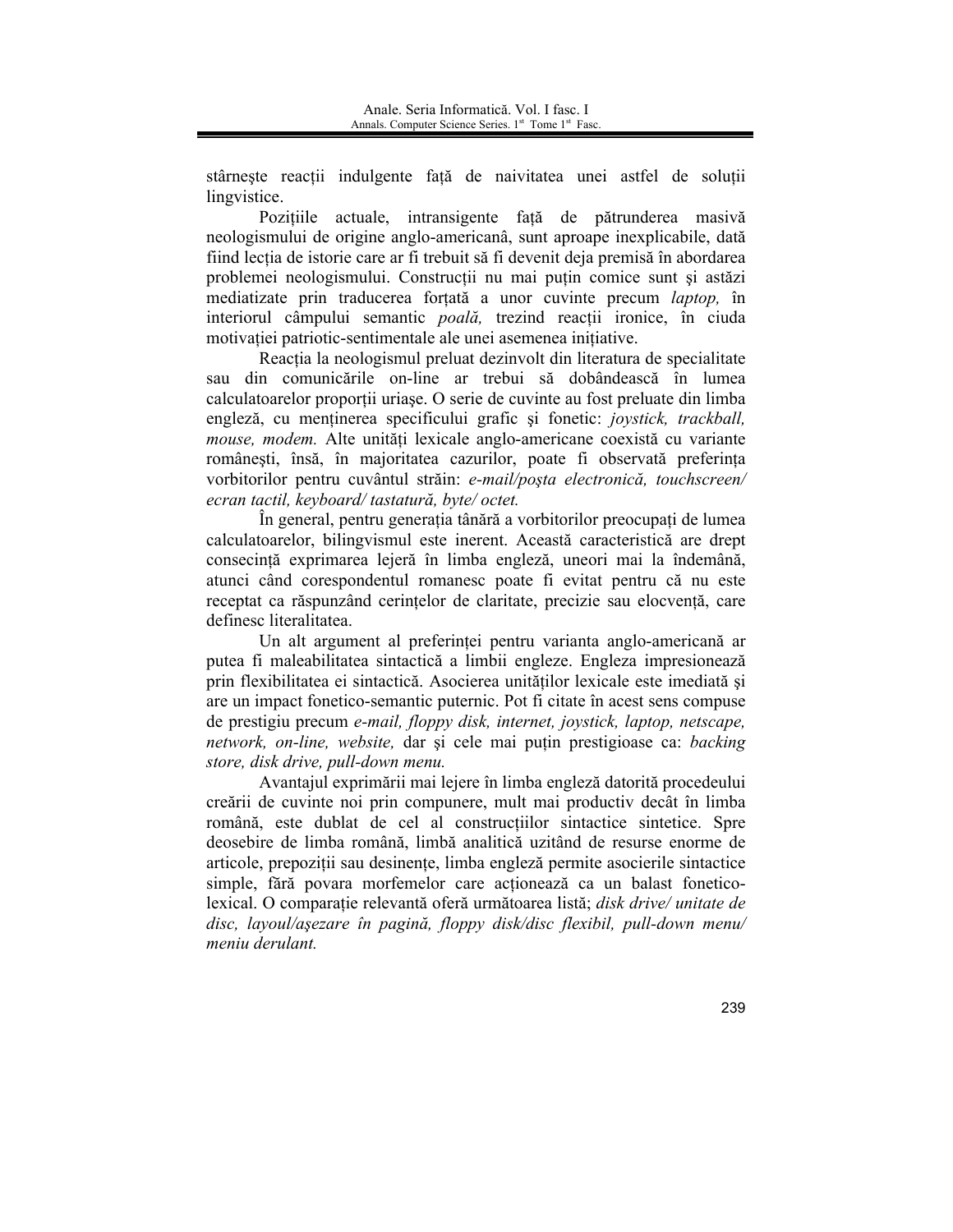Optiunea pentru cuvântul englezesc de către vorbitorii din domeniul informaticii are nu doar o explicație rezultând din rațiuni de confort sau expresivitate lingvistică, ci trebuie raportată la specificul mediului de activitate. Nu poate fi ignorat contactul cotidian cu limba engleză și deci formarea unor deprinderi de exprimare care găsesc mult mai firesc termenul din limba engleză. Bilingvismul generației tinere, familiarizate în măsură egală cu lumea computerului și cu limba engleză, semnalează un fenomen amplu si complex, cu dimensiune socială. Limba maternă confirmă apartenența la o etnie și dublează statutul conferit prin naționalitate, ea este un certificat de origine și nu întâmplător a curs multă cerneală pe tema nobletei sorgintei noastre latine. Limba adoptată ulterior - iar fenomenul impunerii limbii engleze este de anvergură internatională - semnifică deschiderea spre lume, depășirea provincialismului și integrarea într-o lume fără granite, construite pe anumite modele de prestigiu. Optiunea pentru spiritul limbii engleze este o miză de integrare imprimată în mentalitatea unei generații orientate spre acțiune, progres, pragmatism și inițiativă. Este imposibil de crezut că vreo intervenție controlată, artificială va putea anihila tendintele de dezvoltare ale limbii române, indiferent de seriozitatea argumentelor. Într-un secol al eforturilor de stergere a granitelor, într-un timp al internationalizării, determinat să repare blestemul de la Babel, orientarea firească spre utilizarea cuvântului străin în contextul conversației în limba maternă nu poate fi decât constatată.

Trebuie remarcat faptul că majoritatea preluărilor de cuvinte și expresii din limba engleză nu pot fi considerate neologisme integrate sistemului limbii române atâta timp cât ele își conservă specificul foneticografic. Însuși cuvântul computer circulă în limbă cu două pronuntii, cea fonetică, prin care cuvântul poate fi considerat adaptat specificului limbii române, dar si cea fidelă pronuntiei originare, ceea ce sustine rezerva fată de statutul acestui cuvânt de neologism al limbii române.

Un alt aspect caracteristic limbajului de specialitate din domeniul informaticii este libertatea sa fată de normă. Este cunoscut faptul că stilul stiințific răspunde unor cerințe precum: neutralitate și impersonalitate, proprietatea termenilor, lipsa sinonimiei și a inovației lexicale. Totuși jargonul informaticii pare să aibă un statut aparte, deoarece se pot constata abateri sustinute de la norma traditională. Ignorarea normei este ușor explicabilă prin spiritul nonconformist inerent unei lumi bazate pe inovatie si pe depăsirea tradiției. Inventivitatea lexicală se manifestă adeseori prin fortarea limbajului tehnico-științific spre mecanismele analogiei creative, ale metaforei. Un astfel de exemplu îl poate constitui sintagma care a făcut deja carieră, *autostrada informațională*, expresie care își subsumează, la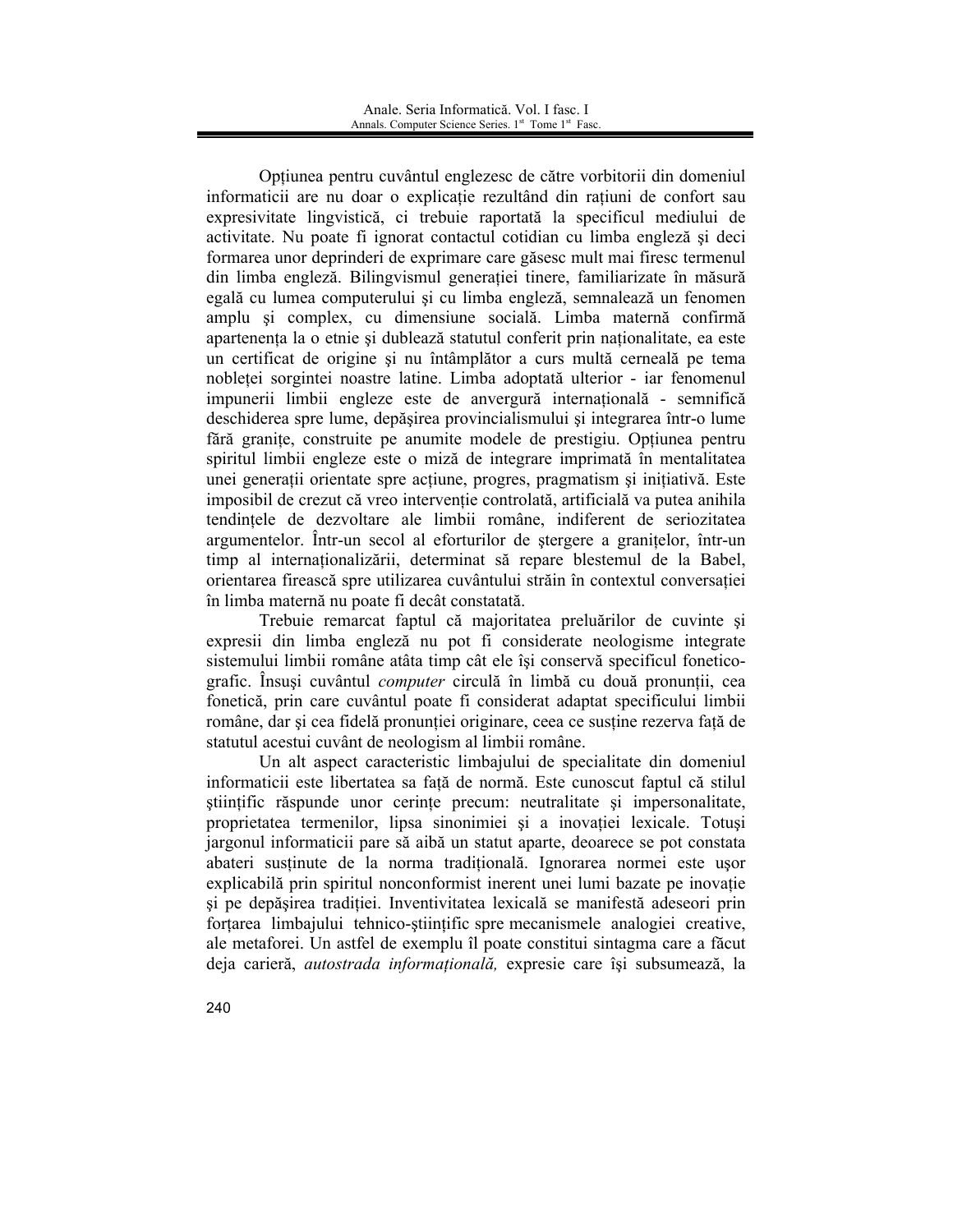nivel de sugestie, ideea de modernitate, viteză, accesibilitate, confort. Analogia, având la bază raționamente premeditat inovatoare, certifică prezenta unui act de creatie. Preluarea imediată ca bun lingvistic comun este un indice al apetentei față de inedit, un gest de apreciere a originalității nu doar de gândire, ci și de exprimare.

Limbajul este o modalitate de situare în sincronia expresiei a variantelor existente în diacronia gândirii, în spațiul vast și imprevizibil unde gândul poate traversa actualizări diverse, de la traditional și obiectiv, la inovator și subiectiv, între acești poli ai redării și creativității, limbajul științific tinde spre cel ai relatării obiective, neutre. Totuși în lumea calculatoarelor unde provocarea intelectului și a simturilor este continuă, datorită contactului neabătut cu inventia si virtualitatea, este usor observabilă, poate ca deformație profesională, tendința de evoluție spre polul creativității, acolo unde lucrurile sunt totdeauna fierbinți și promit o dezvoltare spre spectaculos. Sintagme comune, al căror proces generator creativ nu mai este recunoscut, erodat de uzitarea cotidiană, rețin în structura lor intenția sugestivă inițială. Asfel, denumirea de Silicon Valley, inventată de jurnalistul Don C. Hoefler în 1971, pornind de la realitatea industrială din zonă, asociată cu zona geografică, Santa Clara Valley, nu rnai are astăzi același efect socant, figura de stil fiind deja estompată. Un alt exemplu de figură de stil șlefuită prin integrarea în vorbirea curentă este numele programului *Acrobat Reader* care prin epitetul său sugerează lejeritatea miscărilor spectaculoase. Este însă puțin probabil ca astăzi utilizatorii să reacționeze pozitiv, conștient la sugestiile respectivului epitet. Fără îndoială că cea mai profundă regândire a limbajului în domeniul calculatoarelor, având la bază intenția creativă, chiar de tipul premeditării specifice actului literar, este reprezentată de ceea ce a fost numit *computer* slang, chiar hackish slang. Lumea hacker-ilor este caracterizată prin nonconformism, prin sfidarea normelor și a regulilor consfințite prin tradiție. Computerul și intemetul le oferă o patrie virtuală în care, în mod firesc, ar trebui să fie inventată o limbă al cărei uz să le confirme identitatea. Prin urmare hackerii au chiar o serie standard de modalități de construcție de

Conventiile de regândire și de modificare a limbajului cotidian devin modalități de codificare decriptabile prin raportarea Ia mecanismele standardizate, având în vedere că orice contraregulă își respectă logica. Pot fi enumerate câteva asemenea mecanisme de căutare a ineditului expresiei. Dublarea verbului după modelul structurilor interjecționale: "Bang! Bang!", dă nastere unor constructii, tip comentariu ironic, în finalul unei idei: "The disc heads just crashed. Lose! Lose!". Pare a fi un final codificat de

cuvinte și expresii noi.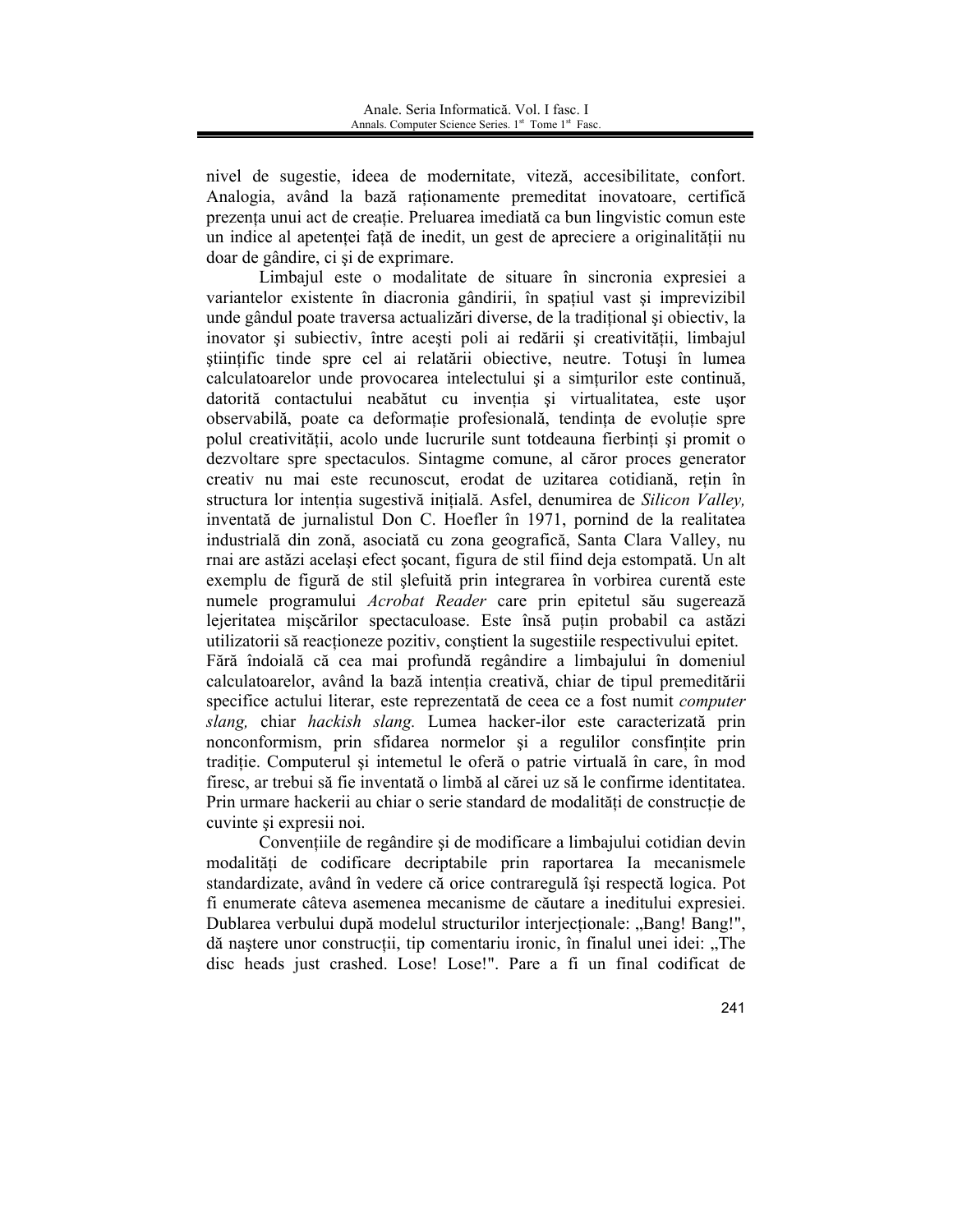comunicare în interiorul unei misiuni, poate cu scopul de a conferi o notă palpitantă comunicării.

Alteori figurile fonetice, jocurile de cuvinte devin sursa de reliefare a intentiilor ironice sau combative. Astfel, pentru "New York Times" a fost pusă în circulație varianta "New York Slime" (slime-noroi, mocirlă).

Jocul lingvistic nu are întotdeauna zone subtextuale care să confere savoare intelectuală inovației argotice. Uneori invenția este gratuită, ludică, exploatând un nivel mai simplu, al combinatiilor de sunete. Astfel generalizarea sufixării este o modalitate de a realiza cuvinte inedite prin ignorarea apartenenței morfologice a sufixelor: mistery-mysteriosity, obvious-obviousity, hack-hackiftcation, win-winnitate. Ignorarea clasei morfologice determină o libertate deplină a expresiei, astfel încât toate substantivele pot deveni, în limba engleză, verbe: "I'll *mouse* it up"

În afara metaforei, personificarea este o altă figură de stil care furnizează expresiei argotice din lumea hacker-ilor un plus afectiv și o resemnificare inedită. Antropomorfizarea hardware/software-ului este o reactie firească pentru această categorie socială centrată pe folosirea computerului. Nu se poate afirma că tendinta ar avea o sorginte mistica, subconștientă, ci mai degrabă că ea ar ține de o obișnuință nonconformistă de raportare la lume și la limbaj. A spune "The protocol handler got confussed" este o observație bazată pe deprinderea de a atașa lumii umane, din care vorbitorul provine, objectele care îi definesc identitatea.

Domeniul inventiei lingvistice, căruia argoul sau slang-ul i se circumscrie, a exercitat întotdeauna o fascinație nu numai asupra vorbitorilor sau a celor din afara cercului cu aspiratii de integrare, dar si pentru lingvistii care au propus definiri, clasificări și delimitări, precum și colectii de cuvinte. Un asemenea exemplu este "The Jargon File", document care poate fi accesat si pe internet, care a arhivat si indexat toate inovatiile si cuvintele codificate cu explicații și chiar cu propunerea originii lor, lucru dificil din pricina dinamicii fantastice de pe internet, spațiul unde aceste cuvinte văd pentru prima oară lumina rampei, fiind instantaneu adoptate. Inițiat în 1975, la Stanford, de către Raphael Finkel, "The Jargon File" demonstrează proprietatea noțiunii de jargon, în loc de argou, considerat subcultural, și afirmă că acest limbaj aparține hacker-ilor. Spre delimitare, limbajul standard sau inovator al celorlator categorii de utilizatori de calculator este numit ..technospeak" sau limbai tehnic.

Este de notorietate faptul că inovația pătrunsă în interiorul limbii literare, în afara domeniului creației artistice, exercitând presiuni asupra limitei medii, stârneste reactii din partea specialistilor limbii care se consideră chemați în apărarea gramaticii. Nu dată inovația este corelată cu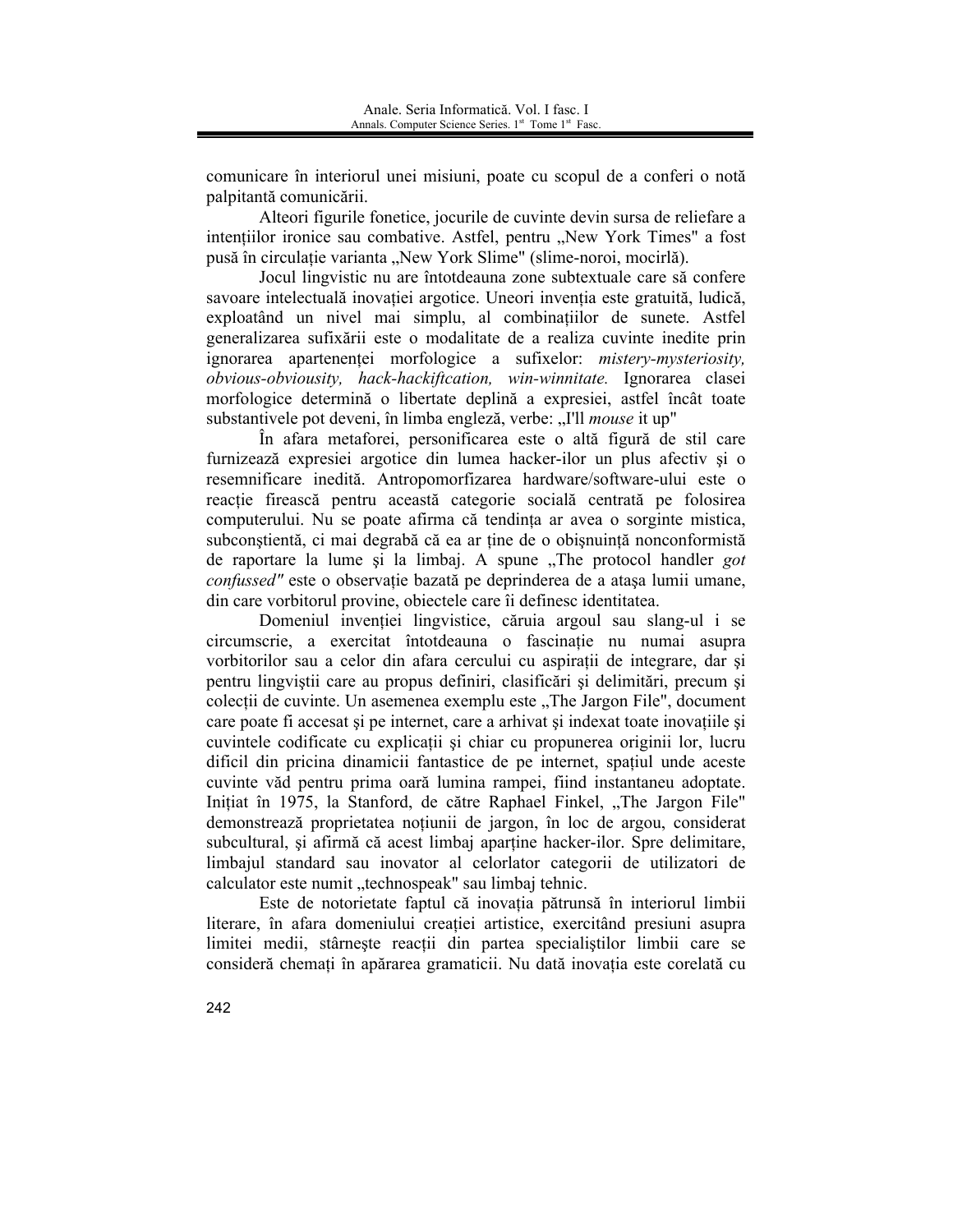moda sau, cu un termen tot mai insistent, cu ceea ce este "tredy". Limbajul, ca formă de exprimare mult mai directă decât moda în vestimentație, frizură sau comportament, cunoaste cu fiecare generație încercări de revoluționare prin intervenții nonconformiste asupra sa. Utilizare internetului în scopul comunicării fără granițe a avut o serie de efecte asupra limbajului, pe care unii specialisti nu au întârziat să le amendeze. Noua modă în spațiul virtual al comunicării on-line este abrevierea.

Abrevierea, practicată în special de adolescentii și tinerii care conversează în rețea, este privită cu îngrijorare ca având efecte asupra corectitudinii gramaticale, cu repercusiuni asupra corectitudinii gândirii, a logicii, părerile extreme vizând chiar ideea sfârșitului civilizației umane. Evident reacția este exagerată și nu ține cont de firescul evoluției limbii, în aspectul ei oral sau scris, care își menține un curs natural între tradiție și inovatie. Profesorul Geoffrey Numberg, de la Universitate Stanford, preocupat de problema abrevierilor de-a lungul istoriei contemporane a limbii, a observat, într-un articol în "New York Times" că același efect alarmant 1-a avut și apariția telegrafului, ajungându-se la previziuni legate de disparitia articolului sau de renuntarea la folosirea timpurilor verbale.

Orice tehnologie a comunicării aduce cu sine jocuri de limbaj, inovații care țin de flexibilitatea inteligenței dornice să se exprime în afara regulilor. IM este abrevierea pentru tipul de jargon (în accepțiunea preluată din "The Jargon File") cel mai frecvent utilizat on-line. Inovația acestui tip de limbaj recurge la mecanismul abrevierii și presupune familiarizarea cu codul. Astfel, cele mai cunoscute abrevieri sunt: LOL (laugh out loud), gr8  $(great)$ , NRN (no reply necessary).

Pasiunea abrevierilor a condus până la propunerea unor concursuri inedite ca rescrierea în varianta cea mai scurtă a rugăciunii "Tatăl nostru", în limba engleză. Rezultatul este o realizare surprinzătoare nu doar sub aspectul formei, cât al mesajului inclus că nu există domeniu al exprimării umane în care inovația și jocul lingvistic să nu pătrundă. dad@hvn. ur spshl, we want wot u vant  $\&$  urth 2b like hyn, giv us food $\&$ 4giv r sins lyk we 4giv uvaz.don't test us! bcos we kno ur boss, ur tuf & cool 4eva! OK? Nu este de mirare că învingătorul aparține generației nonconformiste, fiind un student britanic.

Se poate constata că în domeniul limbajului de specialitate al calculatoarelor nivelurile lexicale sunt diverse și nu o dată concentrice. Alături de nivelul specific limbajului tehnico-stiințific, aflat sub semnul neologismului și al normei, putem identifica alunecări spre polul inovației prin actionarea mecanismelor specifice limbajului artistic, cum ar fi metafora sau personificarea, într-un domeniu de activitate dinamic,